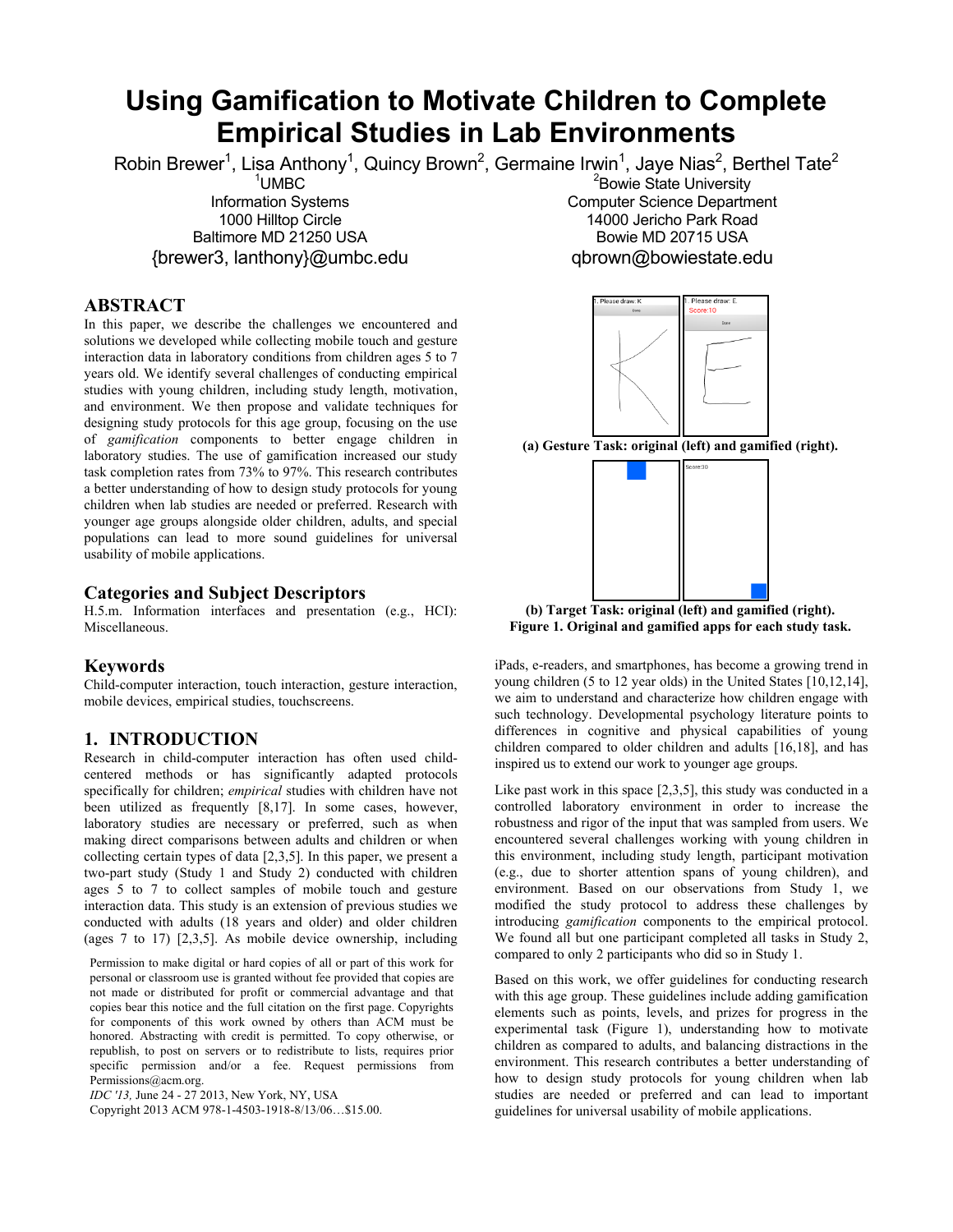# **2. RELATED WORK**

#### **2.1 HCI Studies with Children**

A variety of methods have been used in child-computer interaction research. Much work has focused on children as codesigners in the research process [11]. Methods such as *participatory design* [7] and *experience design* [9] focus on how target users can be involved as partners in the design process. Participatory and experience design are particularly well-suited for research with children because they engage children in interactive formats. Studies show that in such methods, children can act as informants and co-designers to give feedback on prototypes [9]. Other researchers have conducted think-aloud protocols with children [1,11]. These examples illustrate that much research has been done exploring children's interactions in natural environments. This approach is important for understanding interaction within the user's context. However, research with children in more formal settings may be necessary or preferable for certain types of research. For example, when the goal is to collect many samples of input data, a laboratory setting may provide an environment that is free from distractions. Similarly, our work requires multiple samples to train intelligent models on expected input data [2,3,5]. We therefore have modified existing protocols developed for adults and older children for our previous formal lab studies to work with young children for this research, in the context of touchscreen mobile device use.

## **2.2 Gamification**

Gamification is defined as "the use of game design elements in non-game contexts" [6,13]. This principle has been used in a variety of contexts such as fitness and context-aware applications [6], but is only beginning to emerge in research with younger age groups [19]. Rewards, a component of gamification, can drive participation [15]. Also, these components can increase participation and motivation while doing routine tasks [4]. Similar to many empirical studies, the tasks in our study can feel repetitive and tedious, especially for children. After we conducted Study 1, the importance of motivation for study completion with children of this age group became evident. Therefore, we added gamification elements to Study 2.

## **3. STUDY 1**

For this work, we modified existing protocols from our past research with adults, teenagers, and pre-teen children that aimed to find differences in their touch and gesture patterns [2,3,5]. We conducted a two-part study to understand if the same protocol would be appropriate for younger children (ages 5 to 7) and to explore any necessary changes. The study protocol included both touch interaction tasks and gesture interaction tasks [2]. For the gesture tasks, participants were asked to use their finger to draw gestures onscreen. For the target tasks, participants touched square targets onscreen. The study was conducted in an academic usability lab, and (with permission) each participant's interactions were recorded via video camera. Participants were compensated \$10 for their time. The sessions lasted about one hour.

## **3.1 Study 1 Participants**

The first part of the study included 7 children with an average age of 6 years ( $M = 6$  yrs,  $Range = 5$  to 7 yrs,  $SD = 1$  yr). Three participants were male and four were female. Most (6) were righthanded. All of our participants told us they had used smartphones before the session.

# **3.2 Study 1 Procedure**

The Gesture Task application showed participants a blank screen with a prompt indicating which gesture to make (Figure 1a). Using their finger, participants drew 6 samples of 20 different gestures (letters, numbers, shapes, and symbols) on the device screen; they pressed an onscreen "Done" button when finished [2]. In the Gesture Feedback condition, as participants drew each gesture, a trace appeared under their finger of the gesture. In the Gesture No-Feedback condition, participants did not see this trace. (This lack of visual feedback emulates the behavior of standard command-based gestures such as swipe and zoom on mobile devices. More details can be found in our prior work [2].)

The Target Task application showed one square target onscreen at a time for the user to touch (Figure 1b). The app included 104 targets of 4 different sizes (very small— $1/8$ ", small— $1/4$ ", medium—3/8", and large—1/2") in 13 different interface positions [2]. After the user successfully touched the target, the app advanced to the next target. The order of targets represented all possible transitions between target positions and sizes, and no two consecutive targets had the same size or position.

## **3.3 Study 1 Results**

During Study 1, we noted that, unlike in our prior work for older children and adults [2,3], children often grew bored or tired of the tasks and requested to end a task or even the entire session early. When this happened, we did not have complete data for those children. We report here the *task completion* rates. Task completion for the two gesture tasks was defined as the percentage of gesture rounds completed  $(N = 6)$  per task (participants tended to request to quit the tasks at the ends of rounds). Task completion for the target task was defined as the percentage of targets successfully touched  $(N = 104)$ .

Overall, task completion rates were quite low with our participants (Table 1). Only two (of 7) participants completely finished both tasks in Study 1. Two of 7 fully completed the Gesture Task, and 4 of 7 completed all of the Target Task. More children completed the entire Target Task, which took much less time overall than the Gesture Tasks. To address this issue of incomplete data, we next investigated ways to motivate young participants to complete all the tasks in the study protocol.

# **4. PROTOCOL MODIFICATON**

Based on our observations, we believe that the completion challenges we encountered during Study 1 with younger children were due to a combination of factors, including (1) participant attention span and (2) study length. These challenges guided the methodology modifications we made for Study 2.

During Study 1, we observed that children often asked for breaks while completing the study tasks. Some of these breaks included time to get water and use the restroom, while others involved the child pausing to tell the researchers about something interesting that happened in their day or with a family member. Children were reminded before and during the study that they could take breaks or stop at any time. Some children did exercise this right, sometimes declining to complete activities and asking to move to the next, leading to our poor task completion rates. Moreover, we often conducted the sessions with two participants at a time. In Study 1, two sessions included two children. In both sessions, the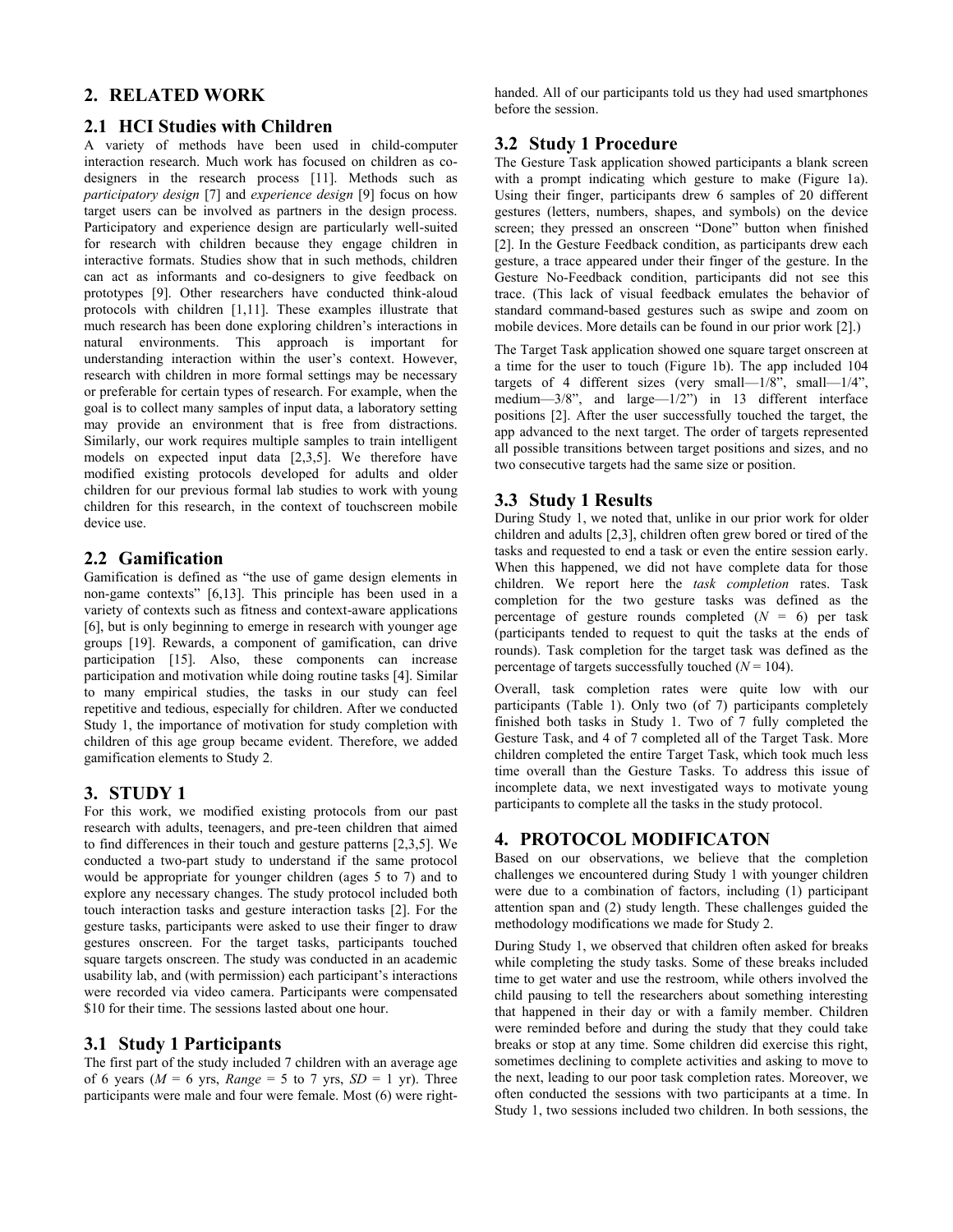| <b>Task</b>    | <b>Study</b> | Mean | Min  | Max  | <b>SD</b> | N   |
|----------------|--------------|------|------|------|-----------|-----|
| <b>Gesture</b> |              | 61%  | 37%  | 100% | 27%       | 2/7 |
|                | 2            | 95%  | 67%  | 100% | 13%       | 6/7 |
| <b>Target</b>  |              | 85%  | 39%  | 100% | 26%       | 5/7 |
|                | $\mathbf{2}$ | 100% | 100% | 100% | $0\%$     | 6/6 |
| Overall        |              | 73%  | 41%  | 100% | 23%       | 2/7 |
|                | $\mathbf{2}$ | 97%  | 84%  | 100% | 7%        | 5/6 |

#### **Table 1. Completion rates for both tasks for both studies. N = number of participants fully completing both tasks, out of the total number of children participating.**

children were siblings. Neither of these pairs of siblings completed all activities, perhaps due to peer pressure and distractions during the sessions since they knew each other. We provide more insights based on challenges with siblings as guidelines for researchers at the end of this paper.

We see the challenges we encountered in Study 1 as primarily issues of motivation. If the young participants were more motivated to complete these tasks, we might see less impact of attention span and study length. We therefore decided to investigate *adding motivating factors to the protocol in order to better prompt this younger age group to complete tasks in laboratory studies*. We considered two possible ways to improve motivation of child participants in Study 2: (a) applying gamification features to the study, and (b) altering the environment to be more comfortable for the child. In this paper, we focus on the use of gamification.

#### *4.1.1 Gamification*

We introduced two modifications to make the study tasks seem more game-like to the children. One modification was adding a scoring system to the study task applications. For each gesture that was drawn or target that was touched, children received points. These points appeared on the screen as the child made progress, mimicking games that children currently play on touchscreen devices and computers such as  $T$ emple  $\text{Run}^1$  and Club Penguin<sup>2</sup>. Another modification we introduced was the use of prizes. At the end of the session, children could "turn in" their points for physical prizes, which were small inexpensive trinkets that children enjoy, such as matchbox cars and stickers. Modified, gamified screenshots of the app are shown in Figure 1.

# **5. STUDY 2**

l

After modifying the study protocol to include the gamified components we mention above, we then conducted a second study to examine whether these changes would better motivate the children to complete the tasks while still achieving our research goal of eliciting robust and rigorous input data.

# **5.1 Study 2 Participants**

The participants in Study 2 were 7 new children, also with an average age of 6 years ( $M = 6$  yrs, *Range* = 5 to 7 yrs,  $SD = 0.82$ ) yr). Three participants were female and four were male. Most (5) were right-handed. All of our participants told us they had used smartphones before the session.

# **5.2 Study 2 Procedure**

The basic tasks for Study 2 remain unchanged from Study 1. To gamify the apps, we added points and scoring features. For the gesture tasks, participants received 10 points per completed gesture, with a possible total of 1200 for completing all six rounds of data collection (2400 total between the two gesture tasks). In the target app, participants received 5 points per successfully touched target, with a possible total of 520 points for completing the task. Since children could not lose points during the task and could only complete the tasks successfully, these scores merely represented their progress through the app. We also included prizes that the children could win based on how much of the task they completed (represented by the score). We divided the total points possible for completion of all tasks into five equal prize levels. Before the session, the participants created a personal ranking of the available prizes to allow us to arrange them in order of least to most desirable, corresponding to the increasing degrees of completion required to obtain the prizes. The value of each prize was no more than US\$0.50 and consisted of small items such as toy cars, stickers, bubbles, plastic turtles, and miniature play-dough containers.

# **5.3 Study 2 Results**

One target task log file for Study 2 was lost due to technical difficulties. But of the remaining 6 participants, only one participant did not fully complete both tasks, a large improvement over the only 2 out of 7 who fully completed both tasks in Study 1 (Table 1). Overall, we can conclude that the points and prizes were successful in their goal of motivating the children to complete all the tasks. The one child who did not *complete* all tasks in Study 2 did at least *attempt* all tasks. Based on our observations, we hypothesize that this participant may have been distracted by the other participant in the same session.

# **6. IMPLICATIONS FOR STUDY DESIGN**

Based on this work, we offer recommendations for future researchers conducting studies with younger children, including incorporating gamification elements, understanding children's motivation, and removing acquaintances from the environment.

**Use gamification elements such as points, prizes, or game design patterns**. Our research showed that gamification, in the form of (1) points that the children could earn as they completed the tasks, and (2) prizes that the children earned throughout the study but only received at the end, can be used to motivate children to complete tasks in empirical lab studies. During Study 2, we noted that the children constantly referred to the number of points they were gaining throughout the study. At the end, these points counted towards winning the "grand prize". These elements of gamification served to motivate participants in this study, and we believe additional elements could be incorporated in the future to retain focus, perhaps for longer periods of time or for a variety of tasks. The gamification elements did not negatively impact task completion performance; therefore, we did not sacrifice data robustness with their addition. We suggest researchers consider these gamification elements (points and prizes) when designing study protocols for children, as well as others such as increasing challenges, adding narratives, or even game design patterns such as badges, leaderboards, and levels [6].

**Personalize motivating elements to the individual child**. When we modified the study, we not only decided to use prizes as motivation, but also to ask the children which prize they most

<sup>1</sup> https://play.google.com/store/apps/details?id=com.imangi.templerun 2 http://www.clubpenguin.com/